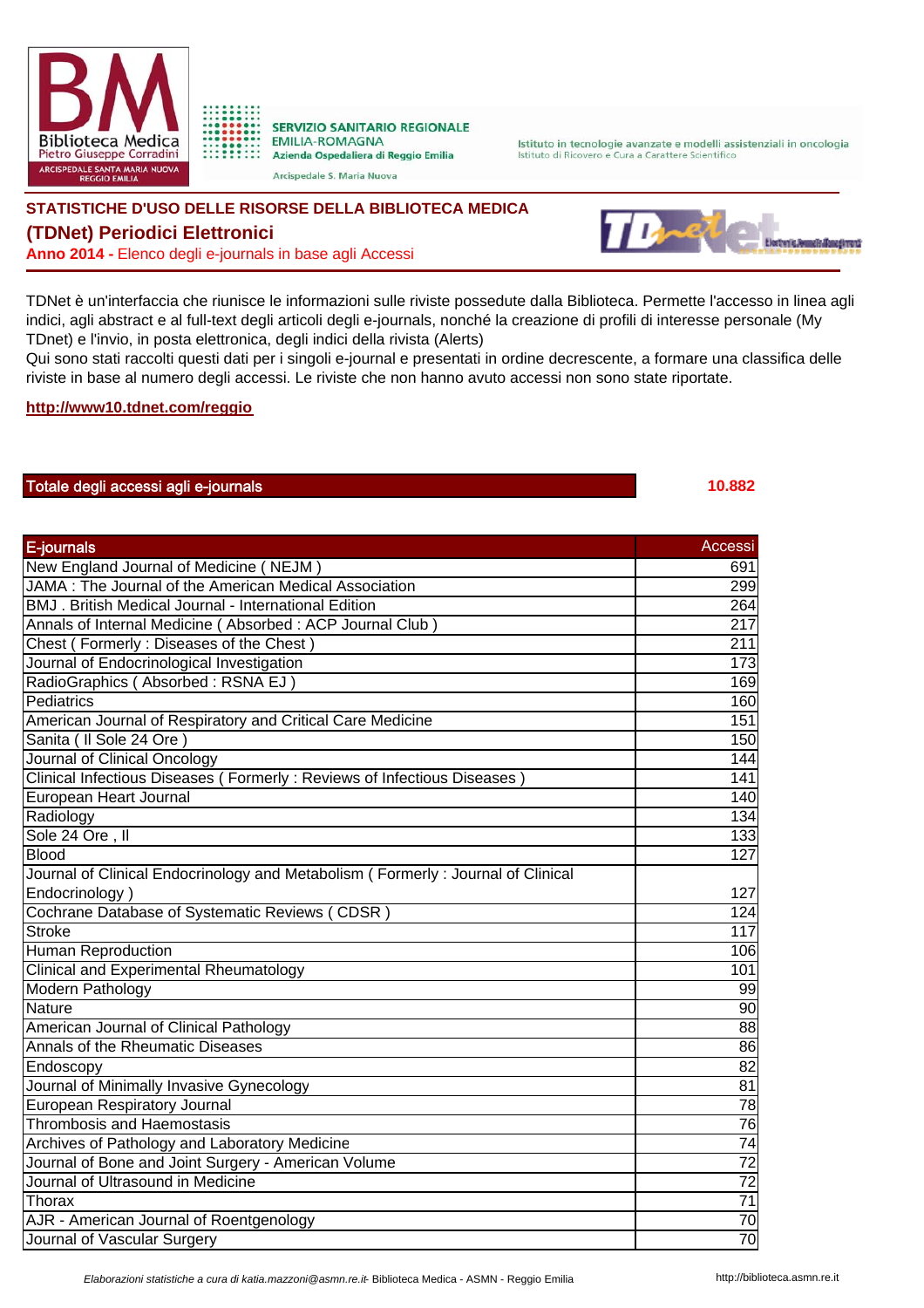| E-journals                                                    | <b>Accessi</b>  |
|---------------------------------------------------------------|-----------------|
| American Journal of Gastroenterology                          | 69              |
| Journal of Neurosurgery                                       | 69              |
| Science                                                       | 69              |
| Developmental Medicine and Child Neurology                    | 68              |
| Seminars in Respiratory and Critical Care Medicine            | 68              |
| Journal of Rheumatology                                       | 65              |
| Epidemiologia E Prevenzione                                   | 63              |
| Monaldi Archives for Chest Diseases . Pulmonary Series        | 62              |
| <b>Annals of Oncology</b>                                     | 61              |
| Heart (Formerly: British Heart Journal)                       | 57              |
| Journal of Urology, The                                       | 56              |
| American Journal of Nursing: AJN                              | 55              |
| Rheumatology                                                  | 55              |
| <b>Arthritis and Rheumatology</b>                             | 54              |
| <b>Diabetes Care</b>                                          | 53              |
|                                                               |                 |
| Journal of Neurology, Neurosurgery and Psychiatry             | 53              |
| <b>Heart Rhythm</b>                                           | 52              |
| Archives of Disease in Childhood                              | 51              |
| Infection Control and Hospital Epidemiology                   | 51              |
| Journal of Antimicrobial Chemotherapy                         | 51              |
| Human Reproduction Update                                     | 46              |
| Archives of Disease in Childhood - Fetal and Neonatal Edition | 44              |
| Gut                                                           | 44              |
| <b>BJR</b> : British Journal of Radiology                     | 43              |
| Haematologica                                                 | 43              |
| Isl . Igiene E Sicurezza Sul Lavoro                           | 43              |
| <b>Medical Physics</b>                                        | 43              |
| <b>Ultrasound in Medicine and Biology</b>                     | 43              |
| AJOT: American Journal of Occupational Therapy                | 42              |
| American Journal of Clinical Nutrition                        | 42              |
| American Journal of Neuroradiology                            | 42              |
| <b>Emergency Medicine Journal</b>                             | 42              |
| Gazzetta Ufficiale Parte I Tipo A                             | 42              |
|                                                               | $\overline{42}$ |
| Minerva Anestesiologica                                       |                 |
| European Journal of Dermatology                               | 40              |
| Professioni Infermieristiche                                  | 40              |
| Tutor                                                         | 40              |
| Bja: British Journal of Anaesthesia                           | 38              |
| <b>Endocrine Reviews</b>                                      | 38              |
| Giornale Italiano Di Cardiologia                              | 38              |
| Journal of Clinical Pathology                                 | 38              |
| Physics in Medicine and Biology                               | $\overline{37}$ |
| Ambiente and Sicurezza                                        | 34              |
| <b>Clinical Gastroenterology and Hepatology</b>               | $\overline{34}$ |
| Archives of Physical Medicine and Rehabilitation              | 33              |
| <b>Brain</b>                                                  | 33              |
| European Heart Journal - Cardiovascular Imaging               | 32              |
| Leukemia                                                      | 32              |
| Tumori                                                        | 32              |
| Journal of the American Society of Echocardiography           | 31              |
| Minerva Medica                                                | 31              |
|                                                               | 31              |
| Nature Reviews Endocrinology                                  | 30              |
| American Journal of Kidney Diseases                           |                 |
| Journal of Clinical Microbiology                              | 30              |
| Journal of the National Cancer Institute ( JNCI )             | 30              |
| Monaldi Archives for Chest Diseases . Cardiac Series          | 30              |
| Seminars in Thrombosis and Hemostasis                         | 30              |
| Cochrane Database of Systematic Reviews (Online)              | $\overline{29}$ |
| Giornale Italiano Di Dermatologia E Venereologia              | $\overline{29}$ |
| <b>Nature Medicine</b>                                        | 29              |
| Radiologia Medica, La                                         | 29              |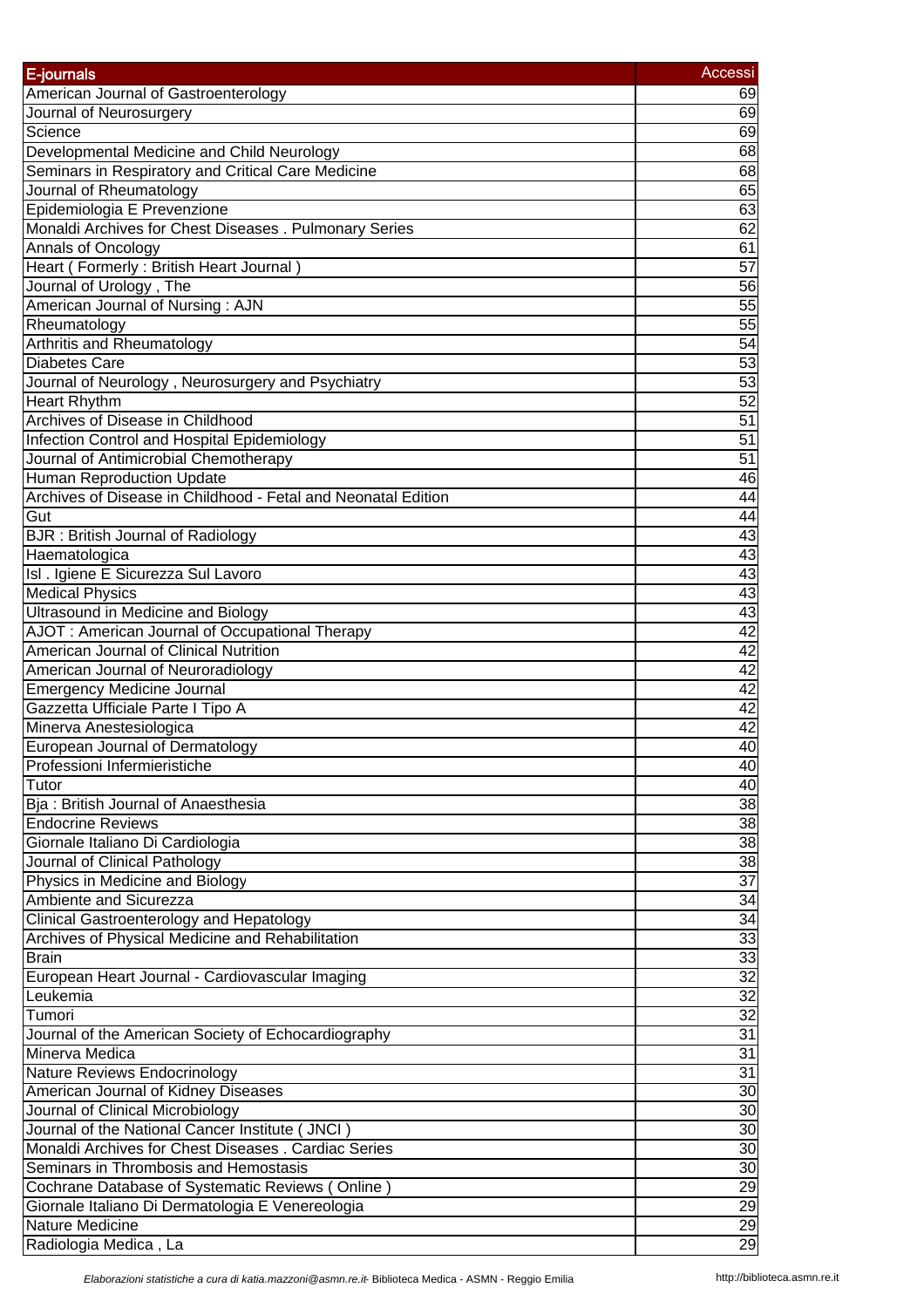| E-journals                                                                | Accessi         |
|---------------------------------------------------------------------------|-----------------|
| Rivista Italiana Di Cure Palliative                                       |                 |
| <b>British Journal of Ophthalmology</b>                                   | 29<br>28        |
| Nature Reviews Rheumatology                                               | 28              |
| Antimicrobial Agents and Chemotherapy                                     | $\overline{27}$ |
| Bone and Joint Journal, The                                               | $\overline{27}$ |
| Cutis                                                                     | $\overline{27}$ |
| Journal of Investigative Dermatology                                      | $\overline{27}$ |
| European Journal of Physical and Rehabilitation Medicine                  | 26              |
| Nature Reviews Neurology                                                  | $\overline{26}$ |
| Recenti Progressi in Medicina                                             | $\overline{26}$ |
| Seminars in Neurology                                                     | 26              |
| American Journal of Pathology                                             | $\overline{25}$ |
| Annals of Allergy, Asthma and Immunology                                  | $\overline{25}$ |
| Gazzetta Ufficiale Parte ii                                               | $\overline{25}$ |
| Journal of Hand Surgery, the (American Volume)                            | 25              |
| Journal of Orthopaedic and Sports Physical Therapy (JOSPT)                | $\overline{25}$ |
| Canadian Journal of Neurological Sciences                                 | 24              |
| <b>Clinical Chemistry</b>                                                 | $\overline{24}$ |
| Journal of the American Academy of Child and Adolescent Psychiatry        | 24              |
| Physical Therapy ( Journal of the American Physical Therapy Association ) | 24              |
| American Journal of Perinatology                                          | 23              |
| <b>Critical Ultrasound Journal</b>                                        | $\overline{23}$ |
| Journal of Chemotherapy                                                   | 23              |
| Academic Radiology                                                        | 22              |
| Age and Ageing                                                            | $\overline{22}$ |
| Annals of Otology, Rhinology and Laryngology                              | $\overline{22}$ |
| Minerva Pediatrica                                                        | $\overline{22}$ |
| Informazioni Sui Farmaci                                                  | $\overline{21}$ |
| Journal of Thoracic and Cardiovascular Surgery                            | $\overline{21}$ |
| Minerva Ginecologica                                                      | 21              |
| <b>Bmc Neurology</b>                                                      | 20              |
| <b>Bone Marrow Transplantation</b>                                        | $\overline{20}$ |
| Cardiovascular Ultrasound                                                 | $\overline{20}$ |
| Diseases of the Colon and Rectum                                          | $\overline{20}$ |
| European Journal of Endocrinology                                         | $\overline{20}$ |
| Minerva Cardioangiologica                                                 | 20              |
| Occupational and Environmental Medicine                                   | 20              |
| Seminars in Reproductive Medicine                                         | 20              |
| American Journal of Psychiatry, The                                       | 19              |
| <b>Appalti and Contratti</b>                                              | $\overline{19}$ |
| <b>British Journal of Sports Medicine</b>                                 | $\overline{19}$ |
| <b>European Respiratory Review</b>                                        | $\overline{19}$ |
| <b>Neurosurgical Focus</b>                                                | $\overline{19}$ |
| Obesity (Formerly: Obesity Research)                                      | $\overline{19}$ |
| Occupational Medicine - Oxford                                            | 19              |
| Postgraduate Medical Journal                                              | $\overline{19}$ |
| <b>Annals of Vascular Surgery</b>                                         | $\frac{1}{8}$   |
| Catheterization and Cardiovascular Interventions                          | 18              |
| <b>International Journal of Nursing Practice</b>                          | $\frac{1}{8}$   |
| Mondo Sanitario                                                           | 18              |
| <b>Nature Reviews Cardiology</b>                                          | $\overline{18}$ |
| Nephrology Dialysis Transplantation                                       | 18              |
| Neuropediatrics (Formerly: Neuropädiatrie)                                | $\frac{1}{8}$   |
| <b>BMJ Quality and Safety</b>                                             | $\overline{17}$ |
| British Journal of Cancer (BJC)                                           | 17              |
| <b>Clinical and Molecular Allergy</b>                                     | 17              |
| <b>Clinical Evidence</b>                                                  | 17              |
| Journal of Cataract and Refractive Surgery                                | 17              |
| <b>Nature Genetics</b>                                                    | $\overline{17}$ |
| <b>Nature Reviews Urology</b>                                             | 17              |
| Schizophrenia Bulletin                                                    | $\overline{17}$ |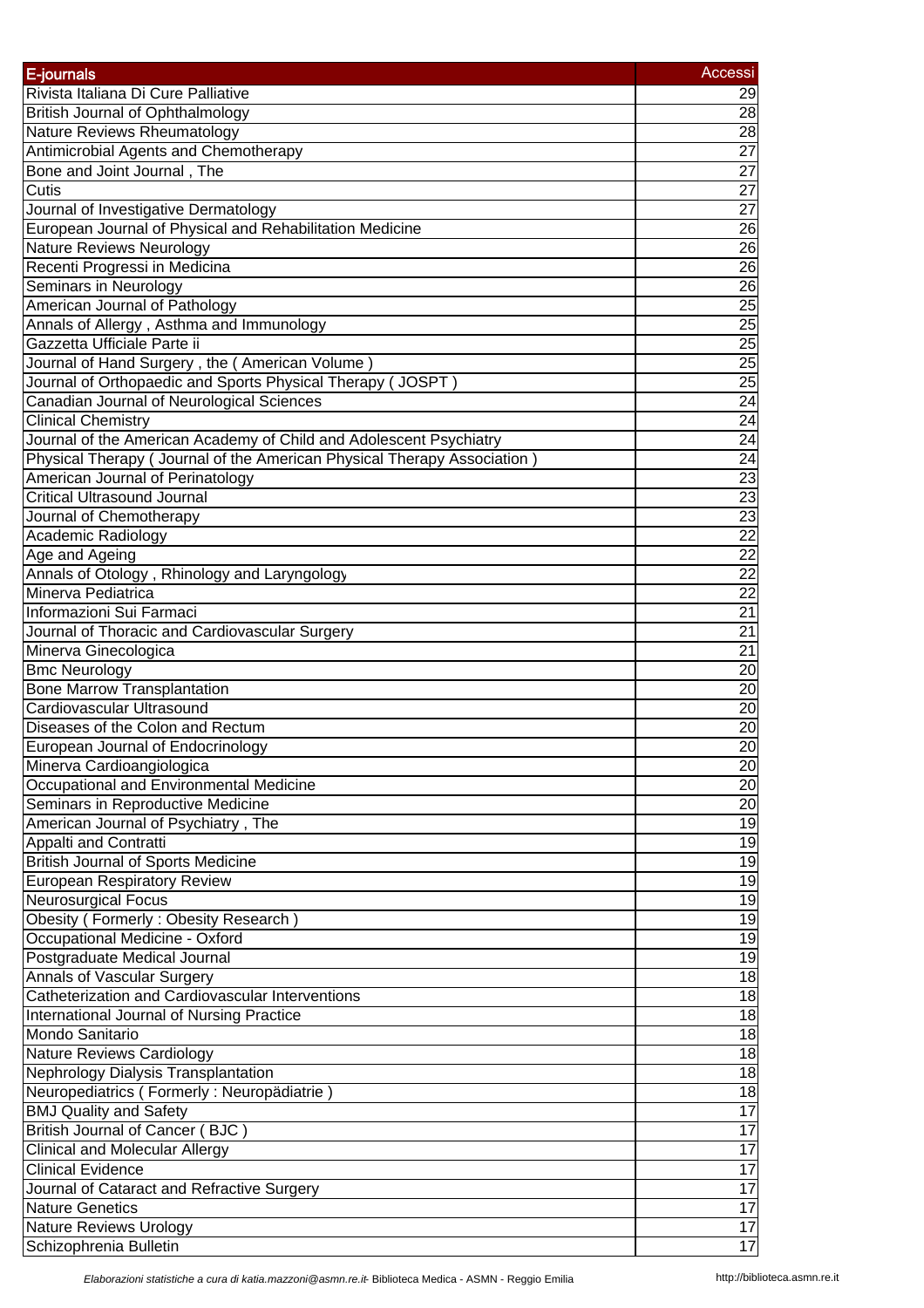| American Journal of Epidemiology<br>16<br>Evidence - Based Medicine (Absorbed by: ACP Journal Club)<br>16<br>Evidence - Based Nursing<br>16<br>Journal of Nuclear Medicine 1978<br>16<br>16<br>Journal of Perinatology<br>16<br>Scenario<br>15<br>Guida Al Diritto ( Il Sole 24 Ore )<br>15<br>Journal of Nutrition, The<br>Journal of Vascular and Interventional Radiology (Jvir)<br>15<br><b>Nature Reviews Nephrology</b><br>$\overline{15}$<br>Seminars in Liver Disease<br>15<br><b>Tecnica Ospedaliera</b><br>$\overline{15}$<br>Ambiente E Sicurezza Sul Lavoro<br>14<br>Hypertension<br>14<br>Journal of Biomechanics<br>14<br>Journal of Bone and Mineral Research<br>$\overline{14}$<br>$\overline{14}$<br>Journal of Infectious Diseases<br>$\overline{14}$<br>Kidney International<br>$\overline{14}$<br>Medicina e diritto<br>$\overline{13}$<br>Acta Otorhinolaryngologica Italica<br>13<br><b>Advances in Surgery</b><br>13<br>Annals of Occupational Hygiene, The<br>13<br>Diagnostic Histopathology<br>13<br><b>European Journal of Clinical Nutrition</b><br>13<br>Guida Al Lavoro and Codice Del Lavoro<br>13<br>Guida Normativa ( Il Sole 24 Ore )<br>13<br>Journal of Assisted Reproduction and Genetics<br>Minerva Chirurgica<br>$\overline{13}$<br>Nutritional Therapy and Metabolism<br>13<br>13<br>Proceedings of the American Thoracic Society<br>13<br>Seminars in Oncology<br>American Journal of Tropical Medicine and Hygiene, The<br>$\overline{12}$<br>$\overline{12}$<br><b>Diabetes</b><br>12<br>Edilizia E Territorio (Ilsole24ore)<br>$\overline{12}$<br>Endocrinology<br><b>Hypertension Research</b><br>12<br>12<br>International Journal of Sports Medicine<br>12<br>MaPS - Rivista di Management per le Professioni Sanitarie<br>12<br>Nature Reviews Gastroenterology and Hepatology<br>12<br>Neu - Organo Dell Associazione Nazionale Infermieri<br>$\overline{11}$<br>Advances in Chronic Kidney Disease<br>11<br>Arthritis Care and Research (0893 - 7524)<br>$\overline{11}$<br><b>Clinical Pharmacology and Therapeutics</b><br>European Journal of Human Genetics<br>11<br>Journal of Knee Surgery<br>11<br>Journal of Orthopaedics and Traumatology<br>$\overline{11}$<br><b>Medical Dosimetry</b><br>11<br>Medico e Bambino<br>11<br><b>Nursing Research</b><br>11<br>Pillole di Buona Pratica Clinica<br>11<br>Salute E Territorio<br>11<br>11<br>Ultraschall in Der Medizin<br>$\overline{10}$<br>Biomedical Instrumentation and Technology<br><b>Bmc Pediatrics</b><br>10<br>$\overline{10}$<br><b>Bmc Public Health</b><br>$\overline{10}$<br>Danno E Responsabilità<br>10<br>Eye<br>Infermiere L<br>10<br>10<br>Infermiere oggi<br>International Journal of Epidemiology<br>10<br>10 | E-journals  | Accessi |
|---------------------------------------------------------------------------------------------------------------------------------------------------------------------------------------------------------------------------------------------------------------------------------------------------------------------------------------------------------------------------------------------------------------------------------------------------------------------------------------------------------------------------------------------------------------------------------------------------------------------------------------------------------------------------------------------------------------------------------------------------------------------------------------------------------------------------------------------------------------------------------------------------------------------------------------------------------------------------------------------------------------------------------------------------------------------------------------------------------------------------------------------------------------------------------------------------------------------------------------------------------------------------------------------------------------------------------------------------------------------------------------------------------------------------------------------------------------------------------------------------------------------------------------------------------------------------------------------------------------------------------------------------------------------------------------------------------------------------------------------------------------------------------------------------------------------------------------------------------------------------------------------------------------------------------------------------------------------------------------------------------------------------------------------------------------------------------------------------------------------------------------------------------------------------------------------------------------------------------------------------------------------------------------------------------------------------------------------------------------------------------------------------------------------------------------------------------------------------------------------------------------------------------------------------------------------------------------------------------------------------------------------------------------------------------------------------------------------------------------------|-------------|---------|
|                                                                                                                                                                                                                                                                                                                                                                                                                                                                                                                                                                                                                                                                                                                                                                                                                                                                                                                                                                                                                                                                                                                                                                                                                                                                                                                                                                                                                                                                                                                                                                                                                                                                                                                                                                                                                                                                                                                                                                                                                                                                                                                                                                                                                                                                                                                                                                                                                                                                                                                                                                                                                                                                                                                                             |             |         |
|                                                                                                                                                                                                                                                                                                                                                                                                                                                                                                                                                                                                                                                                                                                                                                                                                                                                                                                                                                                                                                                                                                                                                                                                                                                                                                                                                                                                                                                                                                                                                                                                                                                                                                                                                                                                                                                                                                                                                                                                                                                                                                                                                                                                                                                                                                                                                                                                                                                                                                                                                                                                                                                                                                                                             |             |         |
|                                                                                                                                                                                                                                                                                                                                                                                                                                                                                                                                                                                                                                                                                                                                                                                                                                                                                                                                                                                                                                                                                                                                                                                                                                                                                                                                                                                                                                                                                                                                                                                                                                                                                                                                                                                                                                                                                                                                                                                                                                                                                                                                                                                                                                                                                                                                                                                                                                                                                                                                                                                                                                                                                                                                             |             |         |
|                                                                                                                                                                                                                                                                                                                                                                                                                                                                                                                                                                                                                                                                                                                                                                                                                                                                                                                                                                                                                                                                                                                                                                                                                                                                                                                                                                                                                                                                                                                                                                                                                                                                                                                                                                                                                                                                                                                                                                                                                                                                                                                                                                                                                                                                                                                                                                                                                                                                                                                                                                                                                                                                                                                                             |             |         |
|                                                                                                                                                                                                                                                                                                                                                                                                                                                                                                                                                                                                                                                                                                                                                                                                                                                                                                                                                                                                                                                                                                                                                                                                                                                                                                                                                                                                                                                                                                                                                                                                                                                                                                                                                                                                                                                                                                                                                                                                                                                                                                                                                                                                                                                                                                                                                                                                                                                                                                                                                                                                                                                                                                                                             |             |         |
|                                                                                                                                                                                                                                                                                                                                                                                                                                                                                                                                                                                                                                                                                                                                                                                                                                                                                                                                                                                                                                                                                                                                                                                                                                                                                                                                                                                                                                                                                                                                                                                                                                                                                                                                                                                                                                                                                                                                                                                                                                                                                                                                                                                                                                                                                                                                                                                                                                                                                                                                                                                                                                                                                                                                             |             |         |
|                                                                                                                                                                                                                                                                                                                                                                                                                                                                                                                                                                                                                                                                                                                                                                                                                                                                                                                                                                                                                                                                                                                                                                                                                                                                                                                                                                                                                                                                                                                                                                                                                                                                                                                                                                                                                                                                                                                                                                                                                                                                                                                                                                                                                                                                                                                                                                                                                                                                                                                                                                                                                                                                                                                                             |             |         |
|                                                                                                                                                                                                                                                                                                                                                                                                                                                                                                                                                                                                                                                                                                                                                                                                                                                                                                                                                                                                                                                                                                                                                                                                                                                                                                                                                                                                                                                                                                                                                                                                                                                                                                                                                                                                                                                                                                                                                                                                                                                                                                                                                                                                                                                                                                                                                                                                                                                                                                                                                                                                                                                                                                                                             |             |         |
|                                                                                                                                                                                                                                                                                                                                                                                                                                                                                                                                                                                                                                                                                                                                                                                                                                                                                                                                                                                                                                                                                                                                                                                                                                                                                                                                                                                                                                                                                                                                                                                                                                                                                                                                                                                                                                                                                                                                                                                                                                                                                                                                                                                                                                                                                                                                                                                                                                                                                                                                                                                                                                                                                                                                             |             |         |
|                                                                                                                                                                                                                                                                                                                                                                                                                                                                                                                                                                                                                                                                                                                                                                                                                                                                                                                                                                                                                                                                                                                                                                                                                                                                                                                                                                                                                                                                                                                                                                                                                                                                                                                                                                                                                                                                                                                                                                                                                                                                                                                                                                                                                                                                                                                                                                                                                                                                                                                                                                                                                                                                                                                                             |             |         |
|                                                                                                                                                                                                                                                                                                                                                                                                                                                                                                                                                                                                                                                                                                                                                                                                                                                                                                                                                                                                                                                                                                                                                                                                                                                                                                                                                                                                                                                                                                                                                                                                                                                                                                                                                                                                                                                                                                                                                                                                                                                                                                                                                                                                                                                                                                                                                                                                                                                                                                                                                                                                                                                                                                                                             |             |         |
|                                                                                                                                                                                                                                                                                                                                                                                                                                                                                                                                                                                                                                                                                                                                                                                                                                                                                                                                                                                                                                                                                                                                                                                                                                                                                                                                                                                                                                                                                                                                                                                                                                                                                                                                                                                                                                                                                                                                                                                                                                                                                                                                                                                                                                                                                                                                                                                                                                                                                                                                                                                                                                                                                                                                             |             |         |
|                                                                                                                                                                                                                                                                                                                                                                                                                                                                                                                                                                                                                                                                                                                                                                                                                                                                                                                                                                                                                                                                                                                                                                                                                                                                                                                                                                                                                                                                                                                                                                                                                                                                                                                                                                                                                                                                                                                                                                                                                                                                                                                                                                                                                                                                                                                                                                                                                                                                                                                                                                                                                                                                                                                                             |             |         |
|                                                                                                                                                                                                                                                                                                                                                                                                                                                                                                                                                                                                                                                                                                                                                                                                                                                                                                                                                                                                                                                                                                                                                                                                                                                                                                                                                                                                                                                                                                                                                                                                                                                                                                                                                                                                                                                                                                                                                                                                                                                                                                                                                                                                                                                                                                                                                                                                                                                                                                                                                                                                                                                                                                                                             |             |         |
|                                                                                                                                                                                                                                                                                                                                                                                                                                                                                                                                                                                                                                                                                                                                                                                                                                                                                                                                                                                                                                                                                                                                                                                                                                                                                                                                                                                                                                                                                                                                                                                                                                                                                                                                                                                                                                                                                                                                                                                                                                                                                                                                                                                                                                                                                                                                                                                                                                                                                                                                                                                                                                                                                                                                             |             |         |
|                                                                                                                                                                                                                                                                                                                                                                                                                                                                                                                                                                                                                                                                                                                                                                                                                                                                                                                                                                                                                                                                                                                                                                                                                                                                                                                                                                                                                                                                                                                                                                                                                                                                                                                                                                                                                                                                                                                                                                                                                                                                                                                                                                                                                                                                                                                                                                                                                                                                                                                                                                                                                                                                                                                                             |             |         |
|                                                                                                                                                                                                                                                                                                                                                                                                                                                                                                                                                                                                                                                                                                                                                                                                                                                                                                                                                                                                                                                                                                                                                                                                                                                                                                                                                                                                                                                                                                                                                                                                                                                                                                                                                                                                                                                                                                                                                                                                                                                                                                                                                                                                                                                                                                                                                                                                                                                                                                                                                                                                                                                                                                                                             |             |         |
|                                                                                                                                                                                                                                                                                                                                                                                                                                                                                                                                                                                                                                                                                                                                                                                                                                                                                                                                                                                                                                                                                                                                                                                                                                                                                                                                                                                                                                                                                                                                                                                                                                                                                                                                                                                                                                                                                                                                                                                                                                                                                                                                                                                                                                                                                                                                                                                                                                                                                                                                                                                                                                                                                                                                             |             |         |
|                                                                                                                                                                                                                                                                                                                                                                                                                                                                                                                                                                                                                                                                                                                                                                                                                                                                                                                                                                                                                                                                                                                                                                                                                                                                                                                                                                                                                                                                                                                                                                                                                                                                                                                                                                                                                                                                                                                                                                                                                                                                                                                                                                                                                                                                                                                                                                                                                                                                                                                                                                                                                                                                                                                                             |             |         |
|                                                                                                                                                                                                                                                                                                                                                                                                                                                                                                                                                                                                                                                                                                                                                                                                                                                                                                                                                                                                                                                                                                                                                                                                                                                                                                                                                                                                                                                                                                                                                                                                                                                                                                                                                                                                                                                                                                                                                                                                                                                                                                                                                                                                                                                                                                                                                                                                                                                                                                                                                                                                                                                                                                                                             |             |         |
|                                                                                                                                                                                                                                                                                                                                                                                                                                                                                                                                                                                                                                                                                                                                                                                                                                                                                                                                                                                                                                                                                                                                                                                                                                                                                                                                                                                                                                                                                                                                                                                                                                                                                                                                                                                                                                                                                                                                                                                                                                                                                                                                                                                                                                                                                                                                                                                                                                                                                                                                                                                                                                                                                                                                             |             |         |
|                                                                                                                                                                                                                                                                                                                                                                                                                                                                                                                                                                                                                                                                                                                                                                                                                                                                                                                                                                                                                                                                                                                                                                                                                                                                                                                                                                                                                                                                                                                                                                                                                                                                                                                                                                                                                                                                                                                                                                                                                                                                                                                                                                                                                                                                                                                                                                                                                                                                                                                                                                                                                                                                                                                                             |             |         |
|                                                                                                                                                                                                                                                                                                                                                                                                                                                                                                                                                                                                                                                                                                                                                                                                                                                                                                                                                                                                                                                                                                                                                                                                                                                                                                                                                                                                                                                                                                                                                                                                                                                                                                                                                                                                                                                                                                                                                                                                                                                                                                                                                                                                                                                                                                                                                                                                                                                                                                                                                                                                                                                                                                                                             |             |         |
|                                                                                                                                                                                                                                                                                                                                                                                                                                                                                                                                                                                                                                                                                                                                                                                                                                                                                                                                                                                                                                                                                                                                                                                                                                                                                                                                                                                                                                                                                                                                                                                                                                                                                                                                                                                                                                                                                                                                                                                                                                                                                                                                                                                                                                                                                                                                                                                                                                                                                                                                                                                                                                                                                                                                             |             |         |
|                                                                                                                                                                                                                                                                                                                                                                                                                                                                                                                                                                                                                                                                                                                                                                                                                                                                                                                                                                                                                                                                                                                                                                                                                                                                                                                                                                                                                                                                                                                                                                                                                                                                                                                                                                                                                                                                                                                                                                                                                                                                                                                                                                                                                                                                                                                                                                                                                                                                                                                                                                                                                                                                                                                                             |             |         |
|                                                                                                                                                                                                                                                                                                                                                                                                                                                                                                                                                                                                                                                                                                                                                                                                                                                                                                                                                                                                                                                                                                                                                                                                                                                                                                                                                                                                                                                                                                                                                                                                                                                                                                                                                                                                                                                                                                                                                                                                                                                                                                                                                                                                                                                                                                                                                                                                                                                                                                                                                                                                                                                                                                                                             |             |         |
|                                                                                                                                                                                                                                                                                                                                                                                                                                                                                                                                                                                                                                                                                                                                                                                                                                                                                                                                                                                                                                                                                                                                                                                                                                                                                                                                                                                                                                                                                                                                                                                                                                                                                                                                                                                                                                                                                                                                                                                                                                                                                                                                                                                                                                                                                                                                                                                                                                                                                                                                                                                                                                                                                                                                             |             |         |
|                                                                                                                                                                                                                                                                                                                                                                                                                                                                                                                                                                                                                                                                                                                                                                                                                                                                                                                                                                                                                                                                                                                                                                                                                                                                                                                                                                                                                                                                                                                                                                                                                                                                                                                                                                                                                                                                                                                                                                                                                                                                                                                                                                                                                                                                                                                                                                                                                                                                                                                                                                                                                                                                                                                                             |             |         |
|                                                                                                                                                                                                                                                                                                                                                                                                                                                                                                                                                                                                                                                                                                                                                                                                                                                                                                                                                                                                                                                                                                                                                                                                                                                                                                                                                                                                                                                                                                                                                                                                                                                                                                                                                                                                                                                                                                                                                                                                                                                                                                                                                                                                                                                                                                                                                                                                                                                                                                                                                                                                                                                                                                                                             |             |         |
|                                                                                                                                                                                                                                                                                                                                                                                                                                                                                                                                                                                                                                                                                                                                                                                                                                                                                                                                                                                                                                                                                                                                                                                                                                                                                                                                                                                                                                                                                                                                                                                                                                                                                                                                                                                                                                                                                                                                                                                                                                                                                                                                                                                                                                                                                                                                                                                                                                                                                                                                                                                                                                                                                                                                             |             |         |
|                                                                                                                                                                                                                                                                                                                                                                                                                                                                                                                                                                                                                                                                                                                                                                                                                                                                                                                                                                                                                                                                                                                                                                                                                                                                                                                                                                                                                                                                                                                                                                                                                                                                                                                                                                                                                                                                                                                                                                                                                                                                                                                                                                                                                                                                                                                                                                                                                                                                                                                                                                                                                                                                                                                                             |             |         |
|                                                                                                                                                                                                                                                                                                                                                                                                                                                                                                                                                                                                                                                                                                                                                                                                                                                                                                                                                                                                                                                                                                                                                                                                                                                                                                                                                                                                                                                                                                                                                                                                                                                                                                                                                                                                                                                                                                                                                                                                                                                                                                                                                                                                                                                                                                                                                                                                                                                                                                                                                                                                                                                                                                                                             |             |         |
|                                                                                                                                                                                                                                                                                                                                                                                                                                                                                                                                                                                                                                                                                                                                                                                                                                                                                                                                                                                                                                                                                                                                                                                                                                                                                                                                                                                                                                                                                                                                                                                                                                                                                                                                                                                                                                                                                                                                                                                                                                                                                                                                                                                                                                                                                                                                                                                                                                                                                                                                                                                                                                                                                                                                             |             |         |
|                                                                                                                                                                                                                                                                                                                                                                                                                                                                                                                                                                                                                                                                                                                                                                                                                                                                                                                                                                                                                                                                                                                                                                                                                                                                                                                                                                                                                                                                                                                                                                                                                                                                                                                                                                                                                                                                                                                                                                                                                                                                                                                                                                                                                                                                                                                                                                                                                                                                                                                                                                                                                                                                                                                                             |             |         |
|                                                                                                                                                                                                                                                                                                                                                                                                                                                                                                                                                                                                                                                                                                                                                                                                                                                                                                                                                                                                                                                                                                                                                                                                                                                                                                                                                                                                                                                                                                                                                                                                                                                                                                                                                                                                                                                                                                                                                                                                                                                                                                                                                                                                                                                                                                                                                                                                                                                                                                                                                                                                                                                                                                                                             |             |         |
|                                                                                                                                                                                                                                                                                                                                                                                                                                                                                                                                                                                                                                                                                                                                                                                                                                                                                                                                                                                                                                                                                                                                                                                                                                                                                                                                                                                                                                                                                                                                                                                                                                                                                                                                                                                                                                                                                                                                                                                                                                                                                                                                                                                                                                                                                                                                                                                                                                                                                                                                                                                                                                                                                                                                             |             |         |
|                                                                                                                                                                                                                                                                                                                                                                                                                                                                                                                                                                                                                                                                                                                                                                                                                                                                                                                                                                                                                                                                                                                                                                                                                                                                                                                                                                                                                                                                                                                                                                                                                                                                                                                                                                                                                                                                                                                                                                                                                                                                                                                                                                                                                                                                                                                                                                                                                                                                                                                                                                                                                                                                                                                                             |             |         |
|                                                                                                                                                                                                                                                                                                                                                                                                                                                                                                                                                                                                                                                                                                                                                                                                                                                                                                                                                                                                                                                                                                                                                                                                                                                                                                                                                                                                                                                                                                                                                                                                                                                                                                                                                                                                                                                                                                                                                                                                                                                                                                                                                                                                                                                                                                                                                                                                                                                                                                                                                                                                                                                                                                                                             |             |         |
|                                                                                                                                                                                                                                                                                                                                                                                                                                                                                                                                                                                                                                                                                                                                                                                                                                                                                                                                                                                                                                                                                                                                                                                                                                                                                                                                                                                                                                                                                                                                                                                                                                                                                                                                                                                                                                                                                                                                                                                                                                                                                                                                                                                                                                                                                                                                                                                                                                                                                                                                                                                                                                                                                                                                             |             |         |
|                                                                                                                                                                                                                                                                                                                                                                                                                                                                                                                                                                                                                                                                                                                                                                                                                                                                                                                                                                                                                                                                                                                                                                                                                                                                                                                                                                                                                                                                                                                                                                                                                                                                                                                                                                                                                                                                                                                                                                                                                                                                                                                                                                                                                                                                                                                                                                                                                                                                                                                                                                                                                                                                                                                                             |             |         |
|                                                                                                                                                                                                                                                                                                                                                                                                                                                                                                                                                                                                                                                                                                                                                                                                                                                                                                                                                                                                                                                                                                                                                                                                                                                                                                                                                                                                                                                                                                                                                                                                                                                                                                                                                                                                                                                                                                                                                                                                                                                                                                                                                                                                                                                                                                                                                                                                                                                                                                                                                                                                                                                                                                                                             |             |         |
|                                                                                                                                                                                                                                                                                                                                                                                                                                                                                                                                                                                                                                                                                                                                                                                                                                                                                                                                                                                                                                                                                                                                                                                                                                                                                                                                                                                                                                                                                                                                                                                                                                                                                                                                                                                                                                                                                                                                                                                                                                                                                                                                                                                                                                                                                                                                                                                                                                                                                                                                                                                                                                                                                                                                             |             |         |
|                                                                                                                                                                                                                                                                                                                                                                                                                                                                                                                                                                                                                                                                                                                                                                                                                                                                                                                                                                                                                                                                                                                                                                                                                                                                                                                                                                                                                                                                                                                                                                                                                                                                                                                                                                                                                                                                                                                                                                                                                                                                                                                                                                                                                                                                                                                                                                                                                                                                                                                                                                                                                                                                                                                                             |             |         |
|                                                                                                                                                                                                                                                                                                                                                                                                                                                                                                                                                                                                                                                                                                                                                                                                                                                                                                                                                                                                                                                                                                                                                                                                                                                                                                                                                                                                                                                                                                                                                                                                                                                                                                                                                                                                                                                                                                                                                                                                                                                                                                                                                                                                                                                                                                                                                                                                                                                                                                                                                                                                                                                                                                                                             |             |         |
|                                                                                                                                                                                                                                                                                                                                                                                                                                                                                                                                                                                                                                                                                                                                                                                                                                                                                                                                                                                                                                                                                                                                                                                                                                                                                                                                                                                                                                                                                                                                                                                                                                                                                                                                                                                                                                                                                                                                                                                                                                                                                                                                                                                                                                                                                                                                                                                                                                                                                                                                                                                                                                                                                                                                             |             |         |
|                                                                                                                                                                                                                                                                                                                                                                                                                                                                                                                                                                                                                                                                                                                                                                                                                                                                                                                                                                                                                                                                                                                                                                                                                                                                                                                                                                                                                                                                                                                                                                                                                                                                                                                                                                                                                                                                                                                                                                                                                                                                                                                                                                                                                                                                                                                                                                                                                                                                                                                                                                                                                                                                                                                                             |             |         |
|                                                                                                                                                                                                                                                                                                                                                                                                                                                                                                                                                                                                                                                                                                                                                                                                                                                                                                                                                                                                                                                                                                                                                                                                                                                                                                                                                                                                                                                                                                                                                                                                                                                                                                                                                                                                                                                                                                                                                                                                                                                                                                                                                                                                                                                                                                                                                                                                                                                                                                                                                                                                                                                                                                                                             |             |         |
|                                                                                                                                                                                                                                                                                                                                                                                                                                                                                                                                                                                                                                                                                                                                                                                                                                                                                                                                                                                                                                                                                                                                                                                                                                                                                                                                                                                                                                                                                                                                                                                                                                                                                                                                                                                                                                                                                                                                                                                                                                                                                                                                                                                                                                                                                                                                                                                                                                                                                                                                                                                                                                                                                                                                             |             |         |
|                                                                                                                                                                                                                                                                                                                                                                                                                                                                                                                                                                                                                                                                                                                                                                                                                                                                                                                                                                                                                                                                                                                                                                                                                                                                                                                                                                                                                                                                                                                                                                                                                                                                                                                                                                                                                                                                                                                                                                                                                                                                                                                                                                                                                                                                                                                                                                                                                                                                                                                                                                                                                                                                                                                                             |             |         |
|                                                                                                                                                                                                                                                                                                                                                                                                                                                                                                                                                                                                                                                                                                                                                                                                                                                                                                                                                                                                                                                                                                                                                                                                                                                                                                                                                                                                                                                                                                                                                                                                                                                                                                                                                                                                                                                                                                                                                                                                                                                                                                                                                                                                                                                                                                                                                                                                                                                                                                                                                                                                                                                                                                                                             |             |         |
|                                                                                                                                                                                                                                                                                                                                                                                                                                                                                                                                                                                                                                                                                                                                                                                                                                                                                                                                                                                                                                                                                                                                                                                                                                                                                                                                                                                                                                                                                                                                                                                                                                                                                                                                                                                                                                                                                                                                                                                                                                                                                                                                                                                                                                                                                                                                                                                                                                                                                                                                                                                                                                                                                                                                             |             |         |
|                                                                                                                                                                                                                                                                                                                                                                                                                                                                                                                                                                                                                                                                                                                                                                                                                                                                                                                                                                                                                                                                                                                                                                                                                                                                                                                                                                                                                                                                                                                                                                                                                                                                                                                                                                                                                                                                                                                                                                                                                                                                                                                                                                                                                                                                                                                                                                                                                                                                                                                                                                                                                                                                                                                                             |             |         |
|                                                                                                                                                                                                                                                                                                                                                                                                                                                                                                                                                                                                                                                                                                                                                                                                                                                                                                                                                                                                                                                                                                                                                                                                                                                                                                                                                                                                                                                                                                                                                                                                                                                                                                                                                                                                                                                                                                                                                                                                                                                                                                                                                                                                                                                                                                                                                                                                                                                                                                                                                                                                                                                                                                                                             |             |         |
|                                                                                                                                                                                                                                                                                                                                                                                                                                                                                                                                                                                                                                                                                                                                                                                                                                                                                                                                                                                                                                                                                                                                                                                                                                                                                                                                                                                                                                                                                                                                                                                                                                                                                                                                                                                                                                                                                                                                                                                                                                                                                                                                                                                                                                                                                                                                                                                                                                                                                                                                                                                                                                                                                                                                             |             |         |
|                                                                                                                                                                                                                                                                                                                                                                                                                                                                                                                                                                                                                                                                                                                                                                                                                                                                                                                                                                                                                                                                                                                                                                                                                                                                                                                                                                                                                                                                                                                                                                                                                                                                                                                                                                                                                                                                                                                                                                                                                                                                                                                                                                                                                                                                                                                                                                                                                                                                                                                                                                                                                                                                                                                                             |             |         |
|                                                                                                                                                                                                                                                                                                                                                                                                                                                                                                                                                                                                                                                                                                                                                                                                                                                                                                                                                                                                                                                                                                                                                                                                                                                                                                                                                                                                                                                                                                                                                                                                                                                                                                                                                                                                                                                                                                                                                                                                                                                                                                                                                                                                                                                                                                                                                                                                                                                                                                                                                                                                                                                                                                                                             |             |         |
|                                                                                                                                                                                                                                                                                                                                                                                                                                                                                                                                                                                                                                                                                                                                                                                                                                                                                                                                                                                                                                                                                                                                                                                                                                                                                                                                                                                                                                                                                                                                                                                                                                                                                                                                                                                                                                                                                                                                                                                                                                                                                                                                                                                                                                                                                                                                                                                                                                                                                                                                                                                                                                                                                                                                             |             |         |
|                                                                                                                                                                                                                                                                                                                                                                                                                                                                                                                                                                                                                                                                                                                                                                                                                                                                                                                                                                                                                                                                                                                                                                                                                                                                                                                                                                                                                                                                                                                                                                                                                                                                                                                                                                                                                                                                                                                                                                                                                                                                                                                                                                                                                                                                                                                                                                                                                                                                                                                                                                                                                                                                                                                                             |             |         |
|                                                                                                                                                                                                                                                                                                                                                                                                                                                                                                                                                                                                                                                                                                                                                                                                                                                                                                                                                                                                                                                                                                                                                                                                                                                                                                                                                                                                                                                                                                                                                                                                                                                                                                                                                                                                                                                                                                                                                                                                                                                                                                                                                                                                                                                                                                                                                                                                                                                                                                                                                                                                                                                                                                                                             |             |         |
|                                                                                                                                                                                                                                                                                                                                                                                                                                                                                                                                                                                                                                                                                                                                                                                                                                                                                                                                                                                                                                                                                                                                                                                                                                                                                                                                                                                                                                                                                                                                                                                                                                                                                                                                                                                                                                                                                                                                                                                                                                                                                                                                                                                                                                                                                                                                                                                                                                                                                                                                                                                                                                                                                                                                             |             |         |
|                                                                                                                                                                                                                                                                                                                                                                                                                                                                                                                                                                                                                                                                                                                                                                                                                                                                                                                                                                                                                                                                                                                                                                                                                                                                                                                                                                                                                                                                                                                                                                                                                                                                                                                                                                                                                                                                                                                                                                                                                                                                                                                                                                                                                                                                                                                                                                                                                                                                                                                                                                                                                                                                                                                                             | Italia Oggi |         |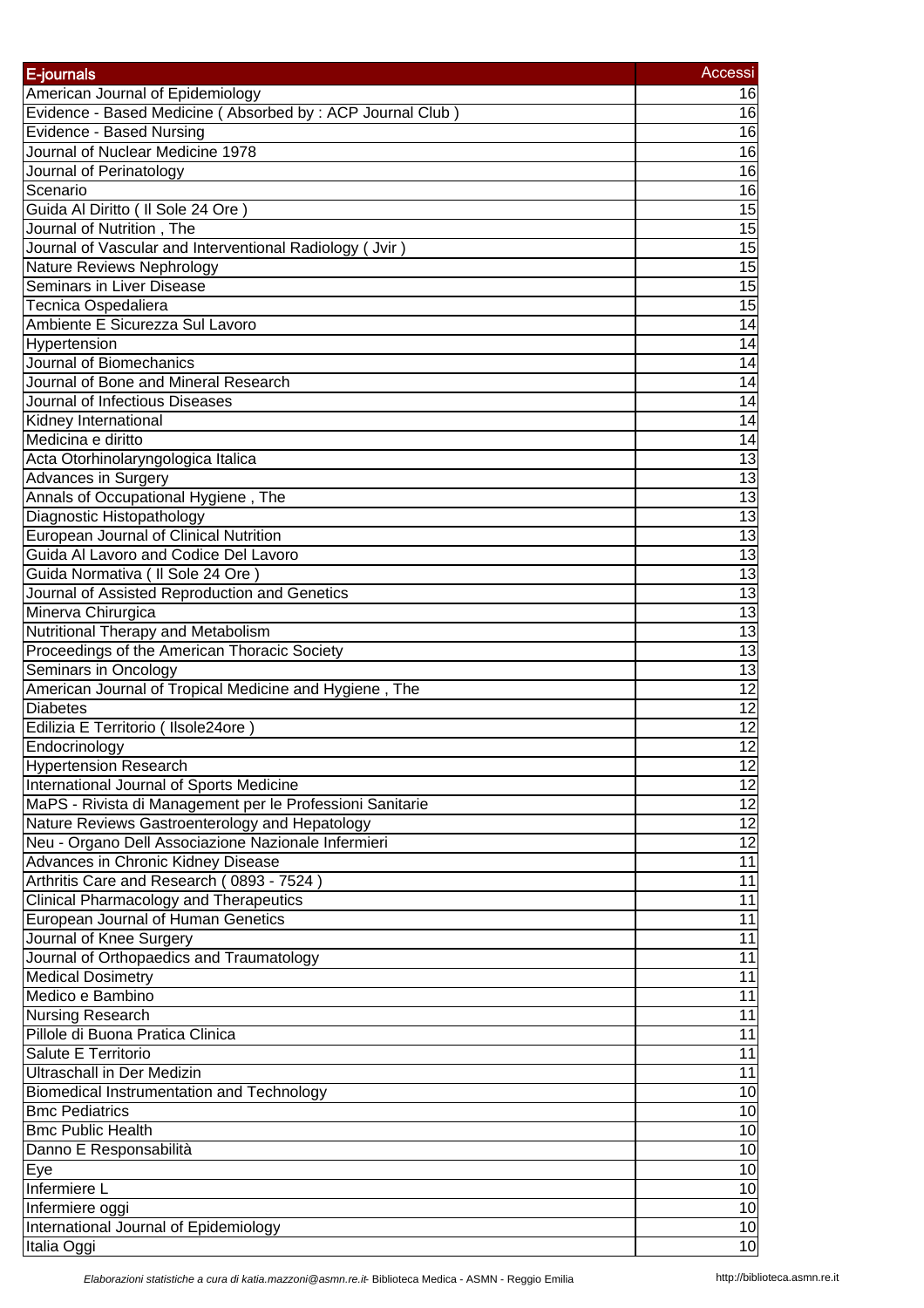|                                                                            | Accessi         |
|----------------------------------------------------------------------------|-----------------|
| E-journals                                                                 |                 |
| Medicina Del Lavoro, La                                                    | 10              |
| R and P : Ricerca E Pratica                                                | 10              |
| Reproductive Biology and Endocrinology                                     | 10              |
| Rivista Di Psichiatria                                                     | 10              |
| Seminars in Musculoskeletal Radiology                                      | 10              |
| <b>Bmc Infectious Diseases</b>                                             | $\overline{9}$  |
| <b>Bmc Musculoskeletal Disorders</b>                                       | $\overline{9}$  |
| <b>Clinical Microbiology Reviews</b>                                       | $\overline{9}$  |
| European Journal of Public Health, The                                     | $\overline{9}$  |
| Evidenze in Assistenza (Evidence Based Nursing)                            | $\overline{9}$  |
| Giornale Di Gerontologia                                                   | $\overline{9}$  |
| Journal of Neurological Surgery Reports                                    | $\overline{9}$  |
| Journal of Orthopaedic Research                                            | $\overline{9}$  |
| Medical Letter on Drugs and Therapeutics (Italian Edition)                 | $\overline{9}$  |
| Treatment Guidelines from the Medical Letter (Italian Edition)             | 9               |
| <b>Advances in Pediatrics</b>                                              | $\overline{8}$  |
| Bioetica                                                                   | $rac{8}{8}$     |
| <b>Bmc Cancer</b>                                                          |                 |
| Breast Diseases: A Year Book Quarterly                                     | $\overline{8}$  |
| <b>Epileptic Disorders</b>                                                 | $\overline{8}$  |
| <b>Healthcare Informatics</b>                                              | $\overline{8}$  |
| Janus                                                                      | $\overline{8}$  |
| Management Infermieristico (Nursing Management)                            | $\overline{8}$  |
| Mr - Giornale Italiano Di Medicina Riabilitativa                           | $\overline{8}$  |
| Nature Reviews Clinical Oncology                                           | $\overline{8}$  |
| Organizzazione Sanitaria                                                   | $\overline{8}$  |
| <b>Practical Neurology</b>                                                 | $\overline{8}$  |
| Thoracic and Cardiovascular Surgeon, The                                   | $\overline{8}$  |
| Thyroid                                                                    | $\overline{8}$  |
| Acta Dermato - Venereologica                                               | $\overline{7}$  |
| Advances in Nutrition : An International Review Journal                    | $\overline{7}$  |
| Alimenti E Bevande                                                         | $\overline{7}$  |
| Archives of Disease in Childhood - Education and Practice Edition          | $\overline{7}$  |
| <b>Bmc Medicine</b>                                                        | $\overline{7}$  |
| <b>Bmc Ophthalmology</b>                                                   | $\overline{7}$  |
| Chirurgia Del Piede                                                        | $\overline{7}$  |
| European Journal of Preventive Cardiology                                  | $\overline{7}$  |
| <b>IEEE Transactions on Medical Imaging</b>                                | $\overline{7}$  |
| International Journal for Quality in Health Care                           | $\overline{7}$  |
| Italian Heart Journal                                                      | $\overline{7}$  |
| Journal of Human Hypertension                                              | $\overline{7}$  |
| Nature Reviews - Cancer                                                    | $\overline{7}$  |
| Nature Reviews - Drug Discovery                                            | $\overline{7}$  |
| Sviluppoeo E Rganizzazione                                                 | $\overline{7}$  |
| Aesthetic Surgery Journal                                                  | $6\phantom{1}6$ |
| Arco Di Giano . Rivista Di Medical Humanities                              | 6               |
| <b>Bmc Palliative Care</b>                                                 | $6\phantom{1}6$ |
| <b>Bmc Pregnancy and Childbirth</b>                                        | $6\phantom{1}6$ |
| Bollettino Di Legislazione Tecnica                                         | $\overline{6}$  |
| Diabetes Spectrum                                                          | $6\phantom{1}6$ |
| Emergency Medicine Practice . Edizione Italiana                            | $\overline{6}$  |
| For                                                                        | $\overline{6}$  |
|                                                                            |                 |
| Gazzetta Ufficiale Della Repubblica Italiana. Parte Prima : Serie Generale | $\overline{6}$  |
| Giornale Italiano Di Nefrologia                                            | $6\phantom{1}6$ |
| Giornale Italiano Di Ortopedia E Traumatologia                             | $6\phantom{1}6$ |
| <b>JMG Online - Journal of Medical Genetics</b>                            | 6               |
| Journal of Epidemiology and Community Health. 1979                         | $6\phantom{1}6$ |
| Journal of Neurointerventional Surgery                                     | 6               |
| Minerva Gastroenterologica E Dietologica                                   | 6               |
| Molecular Endocrinology (Baltimore)                                        | 6               |
| Nature Reviews - Microbiology                                              | $6\phantom{1}6$ |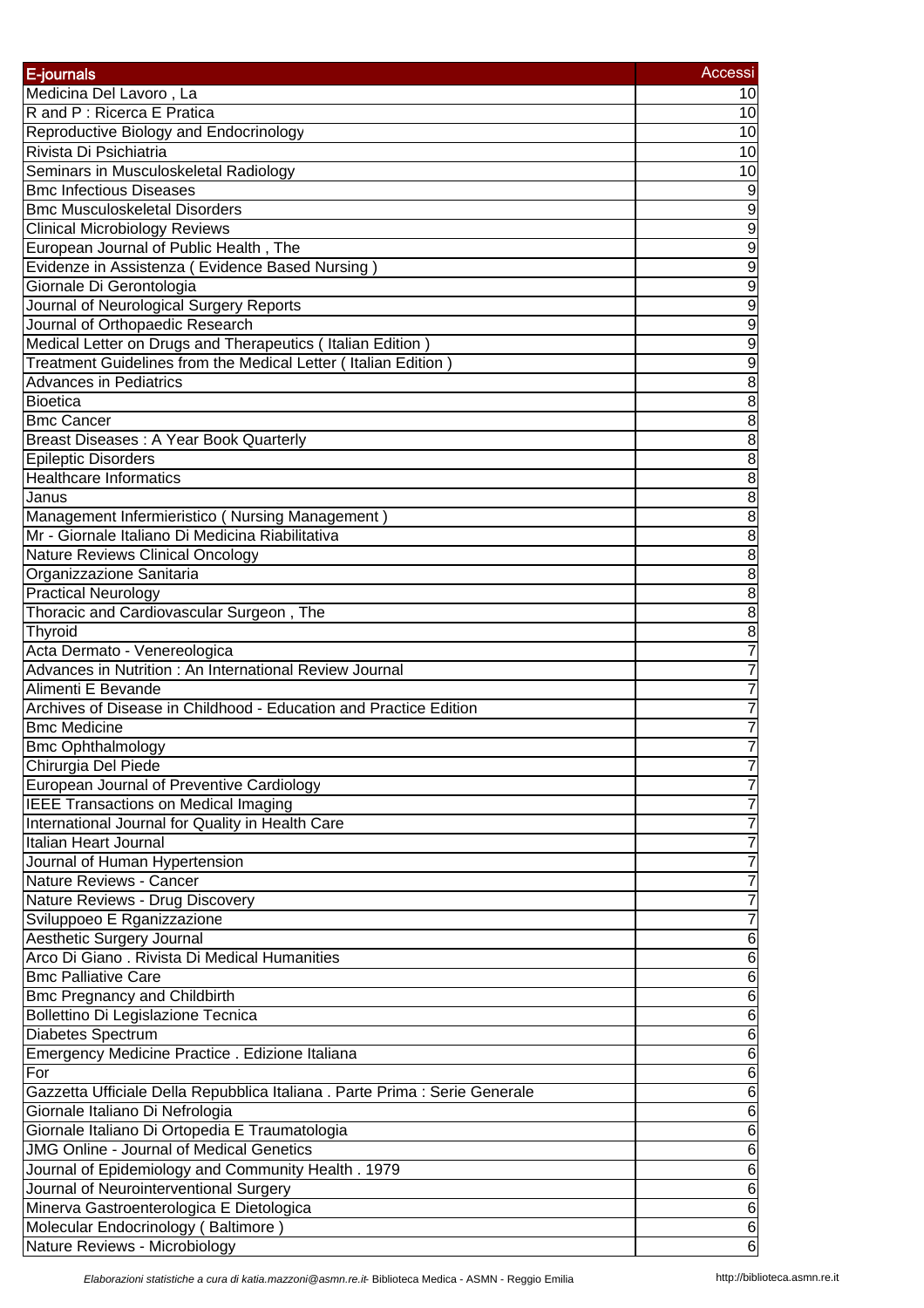| E-journals                                                                                   | Accessi             |
|----------------------------------------------------------------------------------------------|---------------------|
| Pharmacopsychiatry (Formerly: Pharmacopsychiatria)                                           | 6                   |
| Post Reproductive Health                                                                     | $6\phantom{1}6$     |
| Prospettive Sociali E Sanitarie                                                              | $\overline{6}$      |
| <b>Prostate Cancer and Prostatic Diseases</b>                                                | $\overline{6}$      |
| Rivista Trimestrale Degli Appalti                                                            | $\overline{6}$      |
| Adverse Drug Reaction Bulletin . Edizione Italiana                                           |                     |
| American Journal of Hypertension                                                             |                     |
| <b>Bmc Health Services Research</b>                                                          | $\frac{5}{5}$       |
| <b>BMJ Quality Improvement Reports</b>                                                       | $\overline{5}$      |
| Bollettino D'informazione Sui Farmaci (Bif)                                                  | 5                   |
| Collegian: Journal of the Royal College of Nursing, Australia                                | 5                   |
| Diritto Sanitario Moderno                                                                    | $\overline{5}$      |
| Elettrificazione (Milano)                                                                    | $\overline{5}$      |
| <b>Facial Plastic Surgery</b>                                                                | $\overline{5}$      |
| Global Spine Journal                                                                         | 5                   |
| <b>Health and Quality of Life Outcomes</b>                                                   | 5                   |
| lo Infermiere                                                                                | $\overline{5}$      |
| Journal of Rehabilitation Medicine                                                           | 5                   |
| Laboratory Investigation                                                                     | $\overline{5}$      |
| Lavoro nelle Pubbliche Amministrazioni,                                                      |                     |
| Minerva Ortopedica E Traumatologica                                                          | $\frac{5}{5}$       |
| <b>Nature Clinical Practice Rheumatology</b>                                                 |                     |
| Nature Reviews - Neuroscience                                                                | $\frac{5}{5}$       |
| <b>Politiche Sanitarie</b>                                                                   |                     |
| QJM : an International Journal of Medicine                                                   |                     |
|                                                                                              | 5                   |
| <b>Radiation Protection Dosimetry</b>                                                        | 5                   |
| Seminars in Interventional Radiology<br>Seminars in Nuclear Medicine                         | 5                   |
|                                                                                              | $\overline{5}$      |
| <b>Seminars in Plastic Surgery</b>                                                           | $\overline{5}$      |
|                                                                                              |                     |
| A I C O : Organo Ufficiale Dell Associazione Italiana Infermieri Di Camera Operatoria        | 4                   |
| Acta Pharmacologica Sinica<br><b>Advances in Nursing Science</b>                             | 4                   |
|                                                                                              | 4                   |
| American Journal of Perinatology Reports<br>Antincendio (Comprende Annuario Della Sicurezza) | 4<br>$\overline{4}$ |
|                                                                                              |                     |
| Applied and Environmental Microbiology                                                       | 4                   |
| <b>Archives of Family Medicine</b><br><b>Biblioteche Oggi</b>                                | 4<br>$\overline{4}$ |
| <b>Bmc Geriatrics</b>                                                                        | $\overline{4}$      |
| <b>Bmc Pulmonary Medicine</b>                                                                |                     |
|                                                                                              | 4                   |
| <b>Bmc Surgery</b>                                                                           | 4                   |
| Clinical and Vaccine Immunology                                                              | 4                   |
| Condizionamento Dell'aria . Milano (Now: Cda. Milano)                                        | 4                   |
| Dialogo Sui Farmaci                                                                          | 4                   |
| Dossier Ambiente                                                                             | 4                   |
| Europa Medicophysica                                                                         | 4                   |
| European Journal of Pediatric Surgery                                                        | 4                   |
| Evidence - Based Spine - Care Journal                                                        | 4                   |
| Experimental and Clinical Endocrinology and Diabetes                                         | 4                   |
| <b>Family Practice</b>                                                                       | 4                   |
| Gazzetta Aste E Appalti Pubblici                                                             | 4                   |
| Giornale Italiano di Aritmologia e Cardiostimolazione : GIAC                                 | 4                   |
| Helios - Aggiornamenti in Wound Care                                                         | 4                   |
| Infanzia E Adolescenza                                                                       | $\overline{4}$      |
| Infection and Immunity                                                                       | $\overline{4}$      |
| International Journal of Obesity                                                             | 4                   |
| <b>International Nursing Perspectives</b>                                                    | 4                   |
| Italian Journal of Occupational and Environmental Hygiene                                    | 4                   |
| Italian Journal of Pediatrics                                                                | 4                   |
| Journal of Womens Health                                                                     | 4                   |
| Klinische Padiatrie                                                                          | 4                   |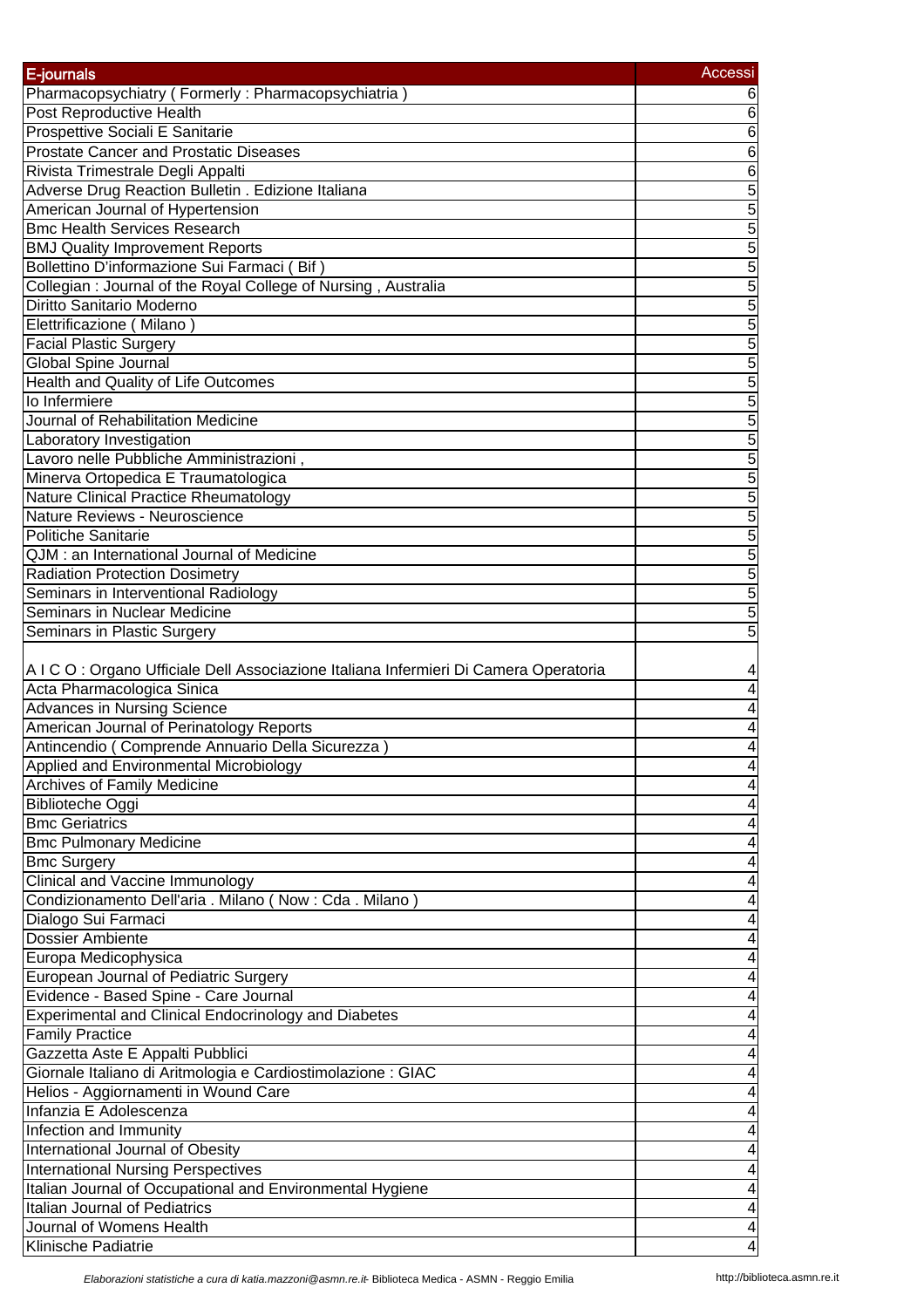| E-journals                                                                   | Accessi                     |
|------------------------------------------------------------------------------|-----------------------------|
|                                                                              |                             |
| Lavoro Sociale (Social Work)                                                 |                             |
| Molecular Human Reproduction (Mhr): Basic Science of Reproductive Medicine   | 4<br>4                      |
| Nature Biotechnology<br>Nature Immunology                                    |                             |
| <b>Nature Neuroscience</b>                                                   | 4                           |
| Oncogene                                                                     |                             |
| Panminerva Medica                                                            |                             |
| Professione . Sanità Pubblica e Medicina Pratica                             |                             |
| Röfo - Fortschritte Auf Dem Gebiet Der Röntgenstrahlen Und Der Bildgebenden  |                             |
| Verfahren                                                                    | 4                           |
| Salute E Societa                                                             | 4                           |
| Sarcoidosis, vasculitis, and diffuse lung diseases official journal of WASOG | 4                           |
| Sistema Salute                                                               | 4                           |
| Spallanzani, Lo                                                              | 4                           |
| American Medical News (Amnews)                                               | 3                           |
| <b>Bmc Emergency Medicine</b>                                                | $\overline{3}$              |
| <b>Bmc Family Practice</b>                                                   | 3                           |
| <b>Bmc Medical Ethics</b>                                                    | $\overline{3}$              |
| <b>Bmc Medical Physics</b>                                                   | $\overline{3}$              |
| <b>Bmc Nephrology</b>                                                        | $\overline{3}$              |
| <b>Bmc Women's Health</b>                                                    | $\overline{3}$              |
| <b>Bollettino Sifo</b>                                                       | $\overline{3}$              |
| British Journal of Diabetes and Vascular Disease                             | $\overline{3}$              |
| Care                                                                         | $\overline{3}$              |
| Cerebral Cortex                                                              | $\overline{3}$              |
| <b>Clinical Nursing Research</b>                                             | $\overline{3}$              |
| Codice Fiscale Frizzera                                                      | $\overline{3}$              |
| Contratti Dello Stato E Degli Enti Pubblici                                  | $\overline{3}$              |
| Evidence - Based Complementary and Alternative Medicine                      | $\overline{3}$              |
| <b>Gastrointestinal Tumors</b>                                               | $\overline{3}$              |
| Giornale Italiano Di Scienze Infermieristiche                                | 3                           |
| Giust . It                                                                   | 3                           |
| Guida Al Pubblico Impiego                                                    | 3                           |
| Journal of Cerebral Blood Flow and Metabolism                                | 3                           |
| Journal of Clinical Urology                                                  | 3                           |
| Journal of Medical Ethics                                                    | $\overline{3}$              |
| Journal of Public Health                                                     |                             |
| Journal of the American Association of Nurse Practitioners                   |                             |
| Journal of the Medical Library Association                                   |                             |
| Journal of the National Cancer Institute (Monographs)                        | $\frac{3}{3}$ $\frac{3}{3}$ |
| Journal of Wrist Surgery                                                     |                             |
| Lupus                                                                        | $\overline{3}$              |
| Microbiology and Molecular Biology Reviews                                   | $\overline{3}$              |
| <b>Nature Protocols</b>                                                      | $\overline{3}$              |
| Notiziario Dell'istituto Superiore Di Sanità                                 | $\overline{3}$              |
| Notizie Dell Arcispedale S . Maria Nuova                                     | $\overline{3}$              |
| Nucleic Acids Research                                                       | $\overline{3}$              |
| <b>Nutrition Journal</b>                                                     | $\overline{3}$              |
| Panorama Della Sanita                                                        | $\overline{3}$              |
| Prezzi Informativi Dell Edilizia Impianti Elettrici                          | $\overline{3}$              |
| Prezzi Informativi Delle Opere Edili in Milano                               | $\overline{3}$              |
| Progettare per la Sanità                                                     | $\overline{3}$              |
| Psychiatric Services (Formerly: Hospital and Community Psychiatry)           |                             |
| Qualita                                                                      | $\frac{3}{3}$               |
| Revue De Chirurgie Orthopédique Et Réparatrice De L'appareil Moteur          | $\overline{3}$              |
| Rischio Sanita                                                               | $\overline{3}$              |
| Salute Umana                                                                 |                             |
| Seminars in Speech and Language                                              |                             |
| Spinal Cord                                                                  | $\frac{3}{3}$               |
| Studi Zancan : Politiche E Servizi Alle Persone                              | $\overline{3}$              |
| Tendenze Nuove ( Il Mulino )                                                 | 3                           |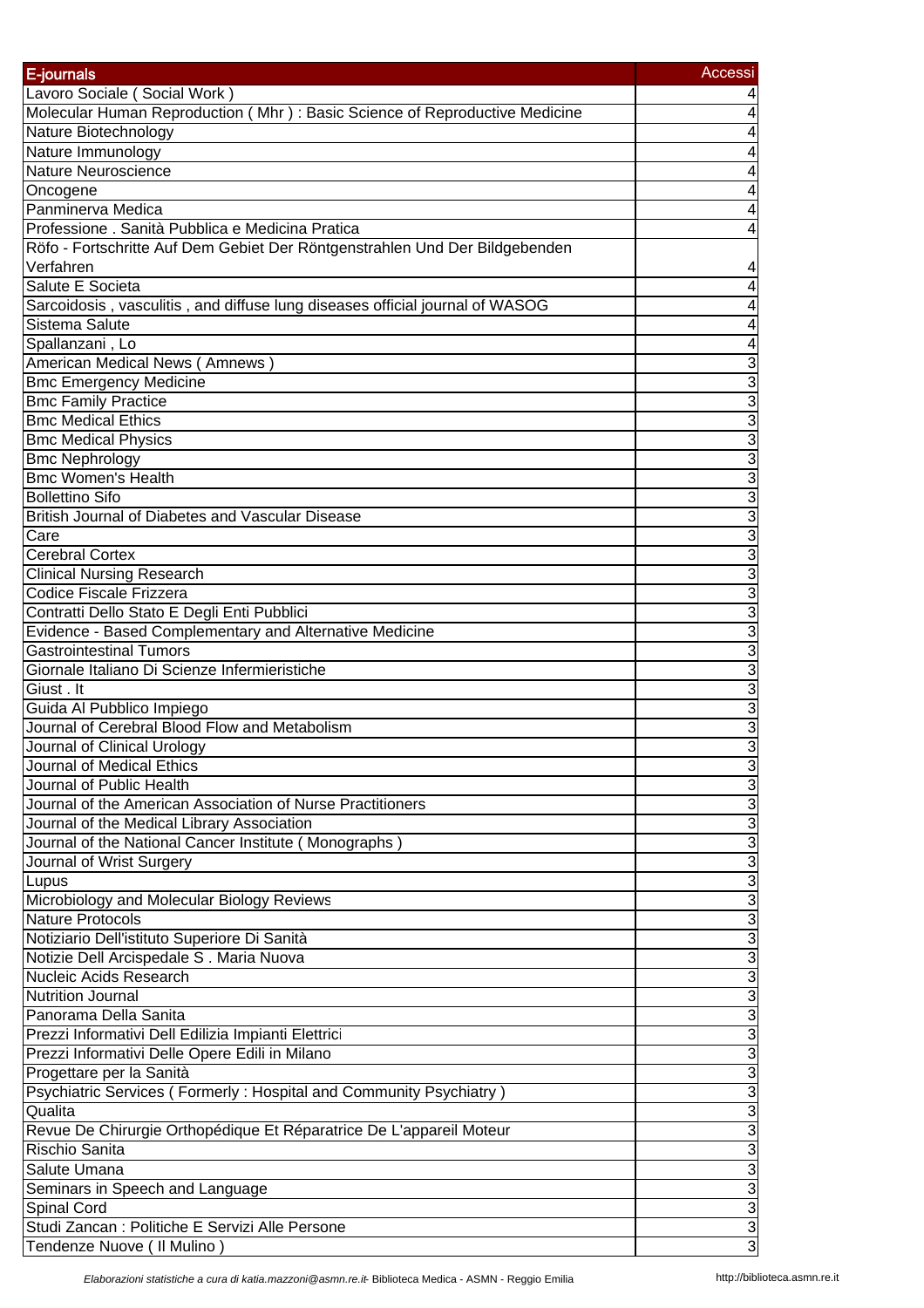| E-journals                                                                         | Accessi               |
|------------------------------------------------------------------------------------|-----------------------|
| Value in Health                                                                    | 3                     |
| Ventiquattrore Avvocato                                                            | $\mathfrak{S}$        |
| Alcohol and Alcoholism                                                             |                       |
|                                                                                    |                       |
| Ambiente Risorse Salute                                                            |                       |
| Annales De Chirurgie<br>Annali Della Sanita Pubblica                               | <u>טןטןטןטןטןטן</u>   |
|                                                                                    |                       |
| Asian Journal of Andrology<br>Attualità in senologia                               |                       |
|                                                                                    |                       |
| <b>Bmc Anesthesiology</b>                                                          |                       |
| <b>Bmc Gastroenterology</b>                                                        | $\frac{2}{2}$         |
| <b>Bmc Nursing</b>                                                                 |                       |
| <b>Bmc Psychiatry</b>                                                              | $\overline{2}$        |
| <b>Bmc Urology</b>                                                                 | $\overline{2}$        |
| Bollettino Ufficiale Regionale Emilia - Romagna                                    | $\frac{2}{2}$         |
| <b>British Medical Bulletin</b>                                                    |                       |
| Clinical and Experimental Obstetrics and Gynecology                                | $\overline{c}$        |
| <b>Clinical Eeg and Neuroscience</b>                                               |                       |
| Clinics in Colon and Rectal Surgery                                                |                       |
| Contabilità Finanza E Controllo                                                    |                       |
| Diabetes, Nutrition and Metabolism                                                 |                       |
| Ecologia Della Mente                                                               |                       |
| Educazione Sanitaria E Promozione Della Salute (Now : Sistema Salute)              |                       |
| <b>EMBO Journal</b>                                                                |                       |
| European Journal of Pediatric Surgery Reports                                      | מ מ מ מ מ מ מ מ מ מ מ |
| <b>Evidence - Based Dentistry</b>                                                  |                       |
| Evidence - Based Mental Health                                                     |                       |
| Genes and Immunity                                                                 |                       |
| Giornale Degli Igienisti Idustriali                                                | $\overline{2}$        |
| Giornale Di Gerontologia . Supplemento                                             | $\overline{2}$        |
| Giornale Italiano Di Farmacologia Clinica                                          | $\overline{2}$        |
| <b>Human Molecular Genetics</b>                                                    | $\overline{c}$        |
| I - Ged : Informazioni Sulla Gestione Elettronica Dei Documenti                    | $\overline{2}$        |
| Immunology and Cell Biology                                                        | $\frac{2}{2}$         |
| Infermiere Informazione                                                            |                       |
| Injury Prevention                                                                  |                       |
| International Immunology                                                           | $\overline{2}$        |
| International Journal of Care Coordination                                         | $\overline{c}$        |
| Italian Heart Journal . Supplement : Official Journal of the Italian Federation of |                       |
| Cardiology                                                                         | $\overline{2}$        |
| Journal of Bacteriology                                                            | $\overline{2}$        |
| Journal of Medicine and Philosophy, The                                            |                       |
| Journal of Mental Health                                                           | $\frac{2}{2}$         |
| Journal of Reconstructive Microsurgery                                             |                       |
| L'Installatore Italiano                                                            | $\frac{2}{2}$         |
| Massimario di giurisprudenza del lavoro                                            | $\overline{2}$        |
| <b>Medico E Paziente</b>                                                           | $\overline{c}$        |
| Minerva Pneumologica                                                               | $\overline{2}$        |
| N and A: En and Ei                                                                 | $\overline{2}$        |
| Nature Cell Biology                                                                | $\overline{2}$        |
| Nature Reviews - Immunology                                                        |                       |
| <b>Noos</b>                                                                        |                       |
| Prospettive in Pediatria                                                           |                       |
| Qualityhealthcare . Org                                                            | ט ט ט ט ט ט           |
| Quarterly Journal of Nuclear Medicine and Molecular Imaging                        |                       |
| Richard E Piggle                                                                   |                       |
| Rivista Italiana Di Chirurgia Plastica                                             |                       |
| Seminars in Hearing                                                                |                       |
| <b>Sexually Transmitted Infections</b>                                             | $\frac{2}{2}$         |
| <b>Soins Cadres</b>                                                                |                       |
| Thrombosis Journal                                                                 | $\overline{2}$        |
|                                                                                    |                       |
| World Journal of Surgical Oncology                                                 | $\overline{2}$        |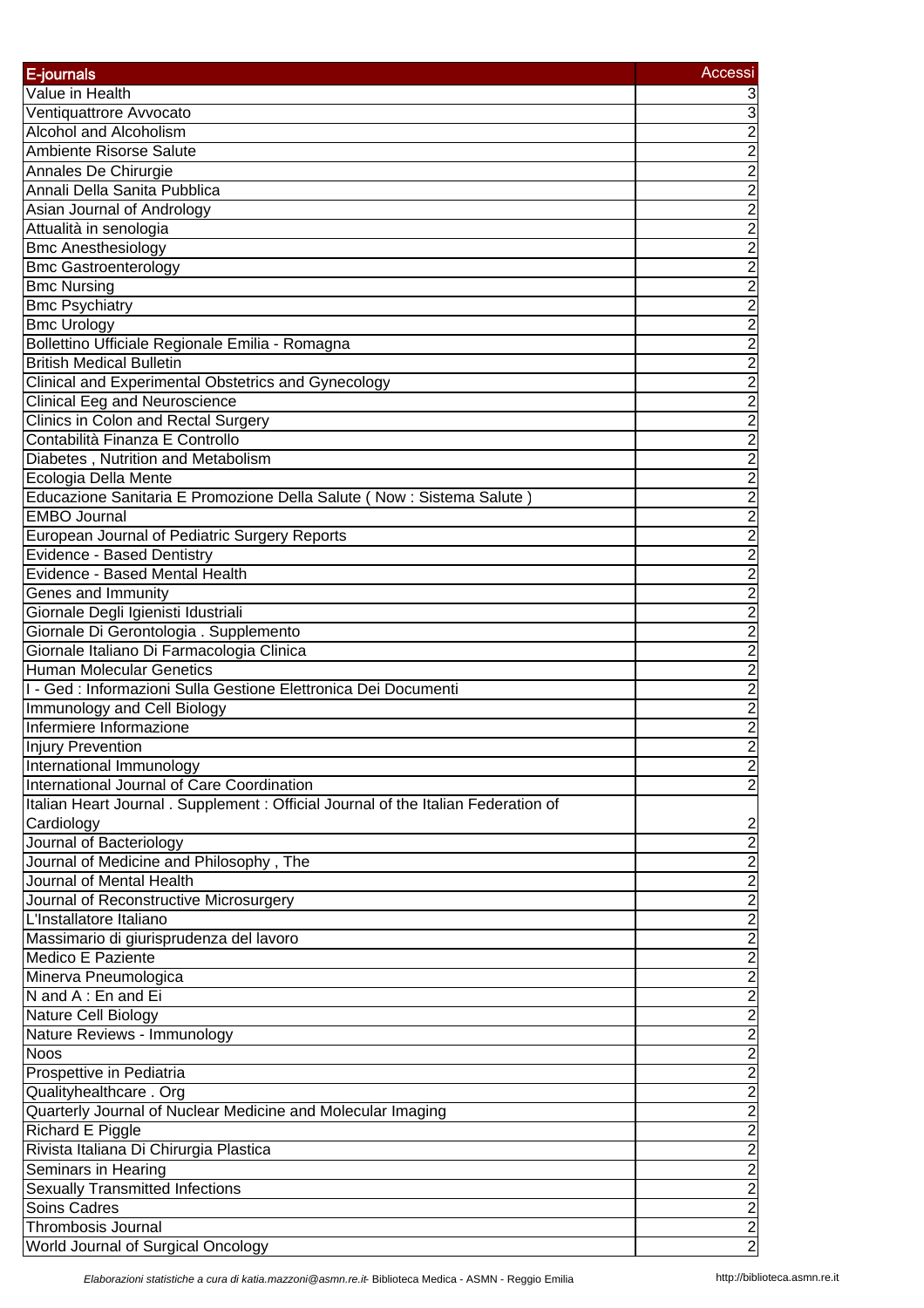| E-journals                                                                 | Accessi        |
|----------------------------------------------------------------------------|----------------|
| Zeitschrift Für Gastroenterologie (Karl Demeter)                           | $\overline{2}$ |
| Acta Anaesthesiologica Italica and Anaesthesia and Intensive Care in Italy | $\mathbf 1$    |
| Aggiornamento Medico                                                       | $\overline{1}$ |
| AIB Studi (Formerly: Bollettino AIB)                                       | $\mathbf 1$    |
| Animazione Sociale                                                         | $\overline{1}$ |
| Annali dell'Istituto Superiore di Sanità                                   | $\overline{1}$ |
| Annals of Clinical Microbiology and Antimicrobials                         | $\overline{1}$ |
| Anthologica Medica Santoriana                                              | $\overline{1}$ |
| Apitalia                                                                   | $\overline{1}$ |
| Asian Cardiovascular and Thoracic Annals                                   | $\overline{1}$ |
| Asian Journal of Endoscopic Surgery                                        | $\overline{1}$ |
| <b>ASM Minireview Collection of All Journals</b>                           | $\overline{1}$ |
| <b>Australian Prescriber</b>                                               | $\overline{1}$ |
| Autismo e Disturbi dello Sviluppo (Autism and Developmental Disorders)     | 1              |
| <b>Bmc Biochemistry</b>                                                    | $\overline{1}$ |
| <b>Bmc Biotechnology</b>                                                   | $\overline{1}$ |
| <b>Bmc Cardiovascular Disorders</b>                                        | $\mathbf 1$    |
| <b>Bmc Clinical Pathology</b>                                              | 1              |
| <b>Bmc Clinical Pharmacology</b>                                           | $\overline{1}$ |
| Bmc Ear, Nose and Throat Disorders                                         | $\overline{1}$ |
| <b>Bmc Endocrine Disorders</b>                                             | $\overline{1}$ |
| <b>Bmc Medical Imaging</b>                                                 | $\overline{1}$ |
| <b>Bmc Microbiology</b>                                                    | $\overline{1}$ |
| Bollettino Per Le Farmacodipendenze E L Alcolismo                          | $\overline{1}$ |
| <b>British Dental Journal</b>                                              | $\overline{1}$ |
| British Journal of Dermatology, Supplement                                 | 1              |
| Cellular and Molecular Immunology                                          | $\overline{1}$ |
| <b>Clinical Thyroidology</b>                                               | 1              |
| Difficoltà di Apprendimento (Learning Difficulties)                        | 1              |
| Epidemiologic Reviews                                                      | 1              |
| Eukaryotic Cell                                                            | 1              |
| Genetic Counseling (Formerly : Journal De Génétique Humaine)               | $\overline{1}$ |
| Genome Announcements                                                       | $\mathbf 1$    |
| Giornale Italiano delle Infezioni Ospedaliere                              | 1              |
| <b>Health Education Research</b>                                           | $\mathbf 1$    |
| <b>Health Policy and Planning</b>                                          | 1              |
| <b>Heart Asia</b>                                                          | $\mathbf 1$    |
| Hormone and Metabolic Research                                             | $\mathbf 1$    |
| Infermieristica Basata Sull Evidenza                                       | $\mathbf 1$    |
| <b>Inflammatory Bowel Diseases</b>                                         | 1              |
| Information Psychiatrique                                                  | $\mathbf 1$    |
| Iniziativa Ospedaliera                                                     | 1              |
| Innovait                                                                   | 1              |
| International Journal of Angiology                                         | $\mathbf 1$    |
| International Journal of Group Psychotherapy                               | 1              |
| International Journal of Impotence Research                                | 1              |
| International Journal of Psychoanalysis                                    | 1              |
| Journal of Human Genetics                                                  | 1              |
| Journal of Mammary Gland Biology and Neoplasia                             | 1              |
| Journal of the ICRU                                                        | 1              |
| Lab Animal                                                                 | 1              |
| Logistica                                                                  | 1              |
| Medicina Dello Sport                                                       | 1              |
| Microbe Magazine (Formerly: ASM News)                                      | $\mathbf 1$    |
| Microscopy (Formerly: Journal of Electron Microscopy)                      | 1              |
| Molecular and Cellular Biology                                             | $\overline{1}$ |
| <b>Molecular Psychiatry</b>                                                | $\overline{1}$ |
| Molecular Therapy                                                          | 1              |
| <b>Nature Reviews - Genetics</b>                                           | 1              |
| Nature Reviews - Molecular Cell Biology                                    | 1              |
| Neuroscientist, The                                                        | $\overline{1}$ |